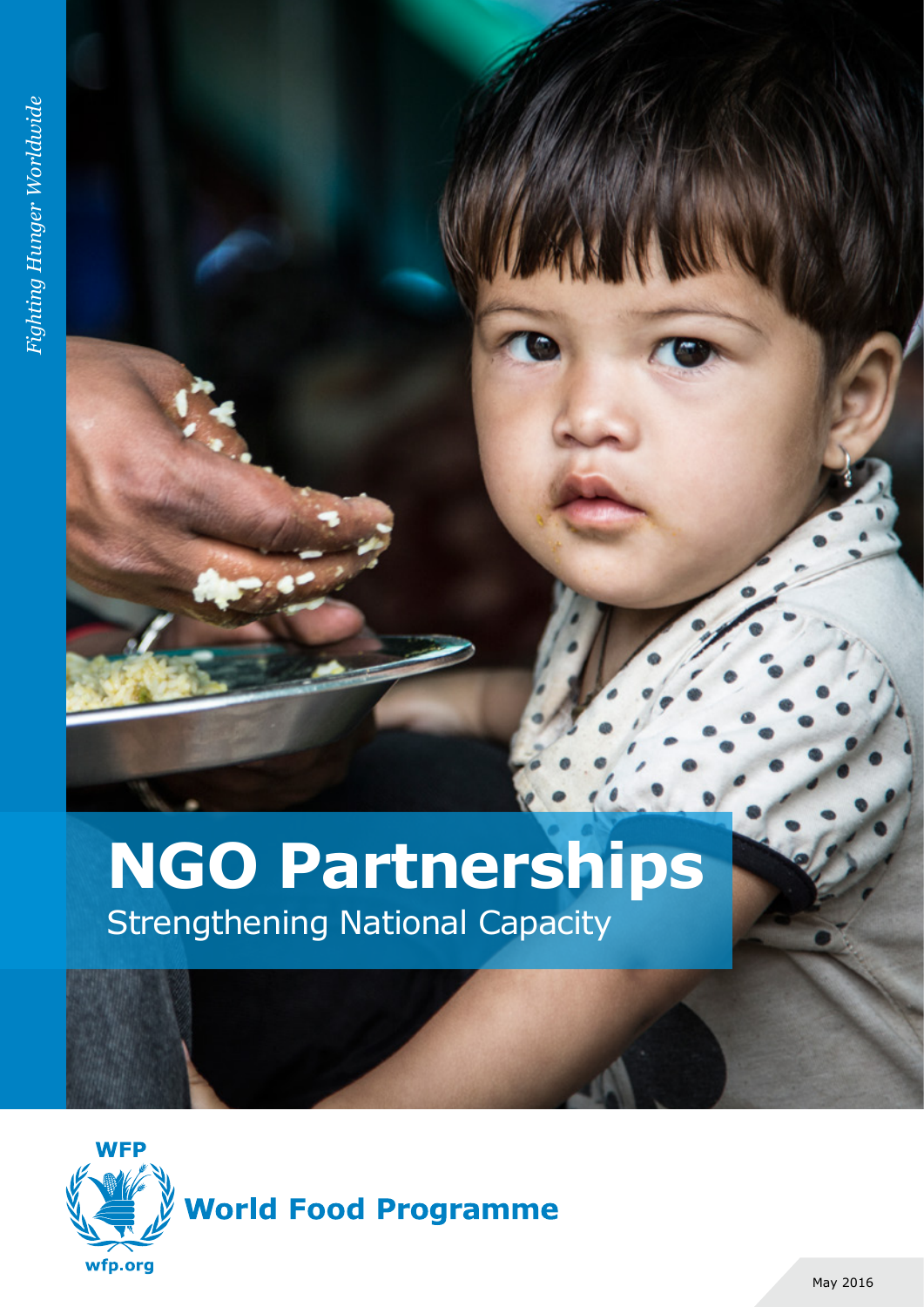# **NGO Partnerships**

**WFP works with a wide range of national and local first responders, including community based organizations, NGOs, Red Cross and Red Crescent National Societies. 75 percent of WFP's food assistance is delivered together with NGOs. Around 800 of WFP's more than 1,000 NGO partners are national and local NGOs. These organizations are often the first to respond to crises and remain in the communities they serve before, after and during emergencies.** 

**WFP's collaboration with NGOs allows beneficiaries to access assistance at speed and scale, brings cost efficiencies, strengthens our accountability to affected populations, and supports innovative approaches to programming.**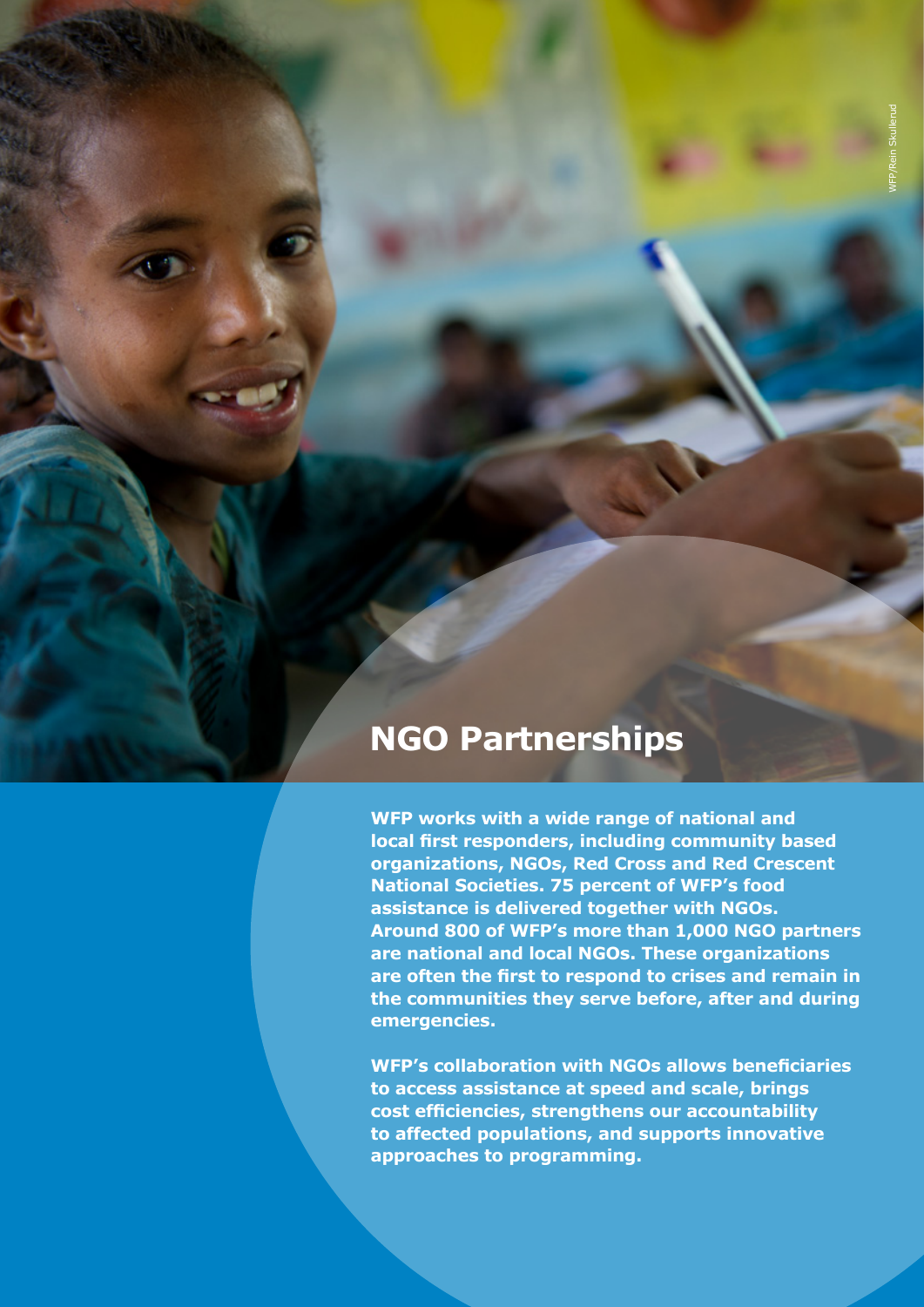# **Capacity Strengthening:** the WFP Approach

**WFP prioritizes capacity strengthening activities with national and local NGOs. Strengthening their capacity ensures a more sustainable impact of WFP interventions by empowering communities to address their own food challenges and is key to achieving sustainable development.**

WFP's partnerships with NGOs have evolved significantly in recent years, with regular consultations and earlier involvement in programme design, drawing on the close understanding of the local context by national NGOs. WFP aims to work in strategic, qualitative partnership with NGOs throughout the programme cycle.

Key areas in which WFP is working with NGOs include emergency response and preparedness; identifying, treating and monitoring malnutrition; the design of specialized nutritious foods; cash-based transfers; mapping food insecurity and reporting market trends; the empowerment of smallholder farmers; financial and administrative procedures; and supply chain management. These capacity strengthening initiatives are delivered directly by WFP, as well as through experienced international NGO partners with expertise and close local relationships.



# **Examples of NGO Capacity Strengthening**

#### **Bangladesh**

WFP partnered with Social Assistance and Rehabilitation for the Physically Vulnerable (SARPV) to enhance its capacity to implement the "Community Based Management of Acute Malnutrition" (CMAM) approach in accordance with national guidelines. SARVP staff were equipped with knowledge and skills related to health and nutrition awareness, communication strategies, community outreach, monitoring and evaluation. SARPV passes this knowledge to the beneficiaries regularly for a sustained impact.

#### **Côte d'Ivoire**

In the area of nutrition, including assistance to people affected by HIV/AIDS, WFP partners with Alliance Côte D'Ivoire. WFP is providing onsite training and updates on different aspects of the management of malnutrition. Since January 2014, nearly 40 NGOs received such capacity building. Most of these organizations are now able to address malnutrition, and coordinate food distributions in their geographical areas of work. This has increased beneficiaries' adherence to Anti-Retroviral Therapy (ART) treatment, estimated at 99 percent, and improved their nutritional recovery from Moderate Acute Malnutrition to 85 percent.

**"The strength of the Lao Women's Union is in its deep field presence, covering all villages in WFP's operations, with intimate knowledge of local languages and cultural practices. It is unique that WFP's messages are transmitted by so many women throughout the country. Through the capacity building, not only do we empower Lao women, but we also now have a strong and reliable partner, for a greater and more sustainable impact on people in need of food assistance."** 

Sarah Gordon-Gibson, Country Director WFP LAO PDR

#### **Democratic Republic of Congo**

As part of WFP's Purchase for Progress (P4P) initiative, BUCODED, a local NGO in the Democratic Republic of Congo's Kabalo territory, has played a critical role in providing women farmers with literacy training in Swahili and Lingala. The programme also provided training in basic calculation skills and information on child-raising, sanitation, family planning, women's rights and HIV/AIDS prevention to further improve the lives of women and their families.